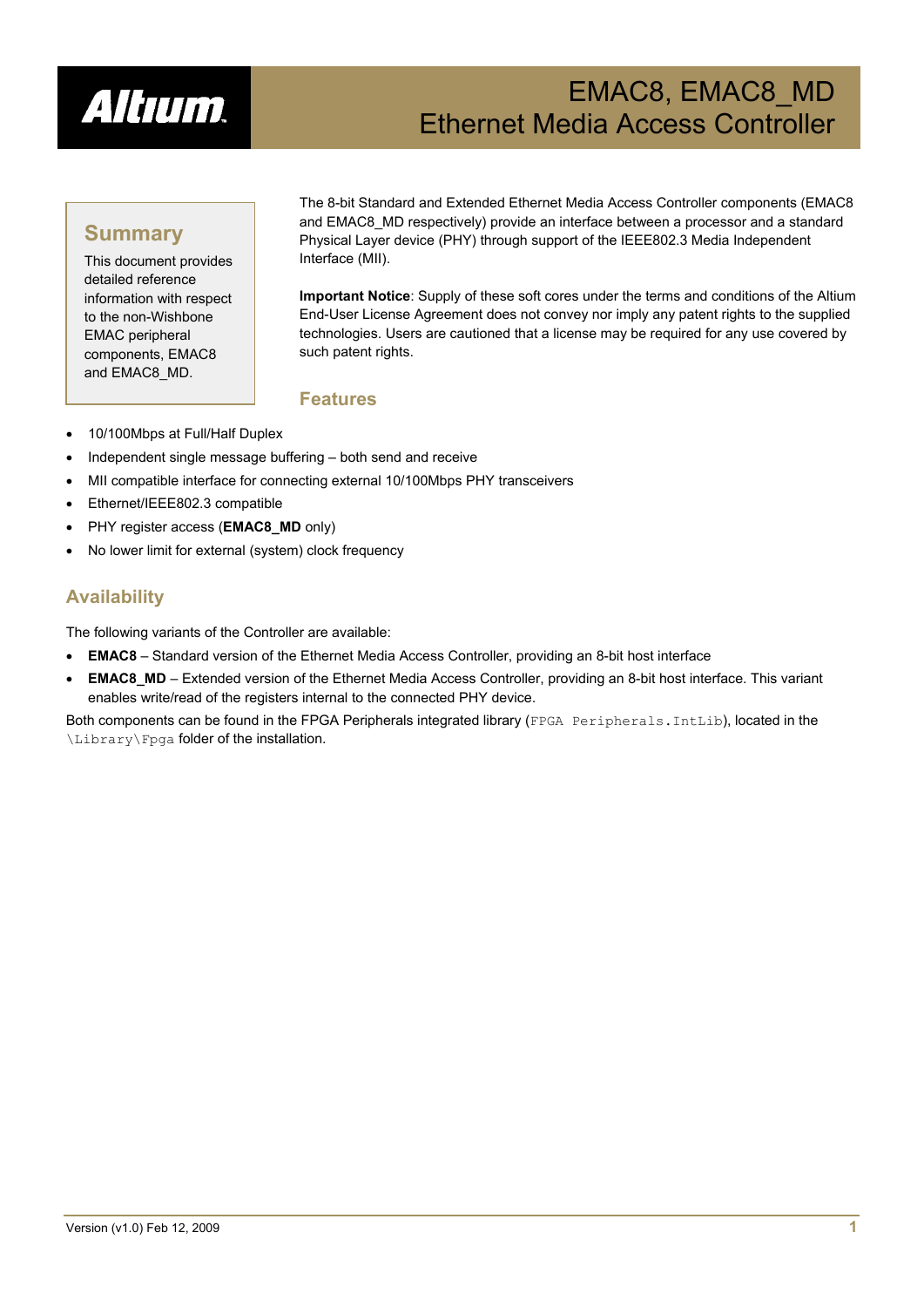# **Ethernet Protocol**

### **Data Packaging Format**

Data is transmitted over the Ethernet in frames. [Figure 1](#page-1-0) shows the constitution of such a frame, the fields of which are described in the sections that follow.



<span id="page-1-0"></span>*Figure 1. Standard IEEE802.3 Ethernet message frame format* 

#### **Preamble**

This field of the frame is used for synchronization purposes and contains 7 Bytes, all of which have the bit pattern 10101010. The 7 Bytes are transmitted from left to right, with the individual bits in each byte transmitted from right to left (LSB to MSB).

The Preamble field is automatically created and inserted into the frame by the Controller, upon transmission. Upon reception of a frame from a connected PHY device, the Preamble field is stripped from the frame and discarded.

If, while transmitting the Preamble portion of a frame a collision is detected, transmission will continue until transmission of the Preamble and subsequent SFD fields are completed.

#### **SFD**

The SFD (Start of Frame Delimiter) field is used to mark the beginning of the frame. It contains a single byte with the bit pattern 10101011. The bits are transmitted from left to right (MSB to LSB).

The SFD field is automatically created and inserted into the frame by the Controller, upon transmission. Upon reception of a frame from a connected PHY device, the SFD field is stripped from the frame and discarded.

If, while transmitting the SFD portion of a frame a collision is detected, transmission will continue until the field has completed.

#### **Destination Address**

This field of the frame is used to specify the address of the PHY device to which you wish to transmit data. The field is 6 Bytes long, resulting in a 48-bit address, the least significant bit of which is used to determine whether the transmitted data is for a single, specific PHY device ('0') or for multiple PHY devices ('1').

If all 48-bits of the address are set High, then the transmission will be 'broadcast' to all connected PHY devices.

The Destination field is transmitted from right to left (LSB to MSB).

**Note**: The EMAC8 and EMAC8\_MD support unicast and broadcast modes of communication only.

#### **Source Address**

This field of the frame is used to specify the address of the Controller itself (i.e. the source of the transmission). This field is also 6 Bytes in length, equating to a 48-bit address.

**Note**: The Source address for the Controller included in a frame to be transmitted is not the same as the address written to the MAC\_ADDR register on initialization. The latter is used by the receiver to determine whether a message frame on the Ethernet bus should be received or not.

The Source field is transmitted from right to left (LSB to MSB).

#### **Length/Type**

This field of the frame can either be used to represent the length, in Bytes, of the Data field, or the frame type. The 2 Byte value in this field is translated as follows:

- If the value in the Length/Type field is less than 0600h, the value is representing the length of the data field (in Bytes). This value does not include any bytes contained in the Padding field.
- If the value in the Length/Type field is greater than or equal to 0600h, the value is representing the type of frame being sent/received.

The two bytes are transmitted from left to right with individual bit transmission from right to left (LSB to MSB).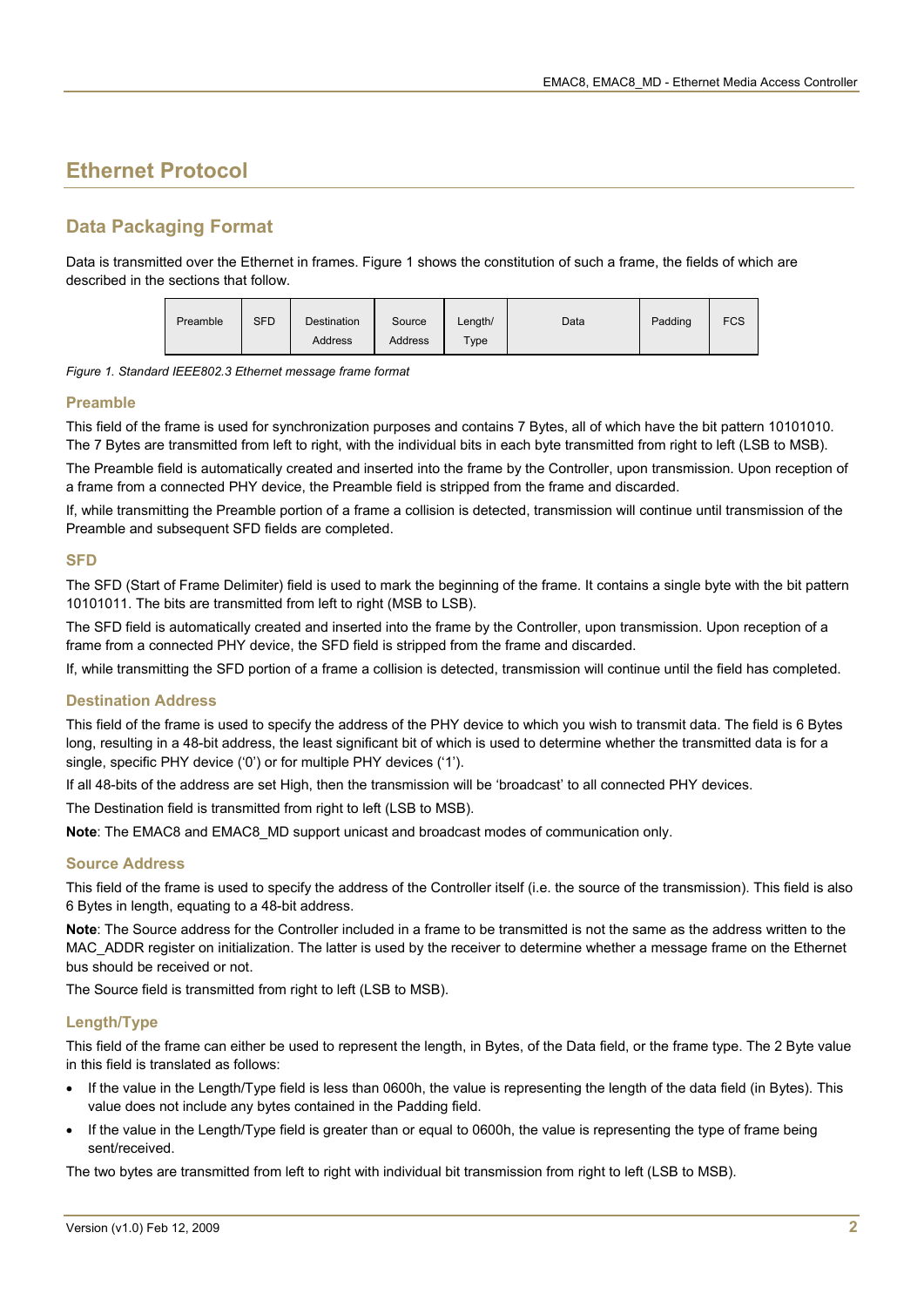**Note**: This field is not used by any of the Controller variants, in any way.

#### **Data**

This field contains the main data for the frame. The Data field can be anywhere from 0 to 1500 Bytes in length and is transmitted with the least significant bit first.

#### **Padding**

This field of the frame is used to ensure that the frame is at least the minimum length required for successful Half Duplex communications using the Carrier Sense Multiple Access with Collision Detection (CSMA/CD) bus access method. This minimum frame length is 64 Bytes, not including the Preamble and SFD fields.

The length of the Padding field can vary between 0 and 46 Bytes and depends on the number of Bytes contained in the Data field:

- Data field length = 0……………………..Padding field length = 46
- 0< Data field length < 46………………..Padding field length = 46 Data field length
- Data field length >= 46………………….Padding field length = 0

The Padding field is automatically created with the necessary number of Bytes and inserted into the frame by the Controller, if required, upon transmission. Each padding byte inserted will have the pattern 00000000.

#### **FCS**

This field of the frame, is used to provide frame checking, which is ultimately used by the receiver device to ensure that the frame has not corrupted. Frame checking is implemented using a 32-bit Cyclic Redundancy Check (CRC). The value in the field is calculated by performing a modulo 2 division of the frame content (with the exception of the Preamble and SFD fields) by the following polynomial expression:

 $G(x) = x32 + x26 + x23 + x22 + x16 + x12 + x11 + x10 + x8 + x7 + x5 + x4 + x2 + x1 + 1$ 

The remainder of the division is used as the 4 Byte value for the FCS field. The most significant bit of the remainder is place as the left-most bit in the left-most byte of the field.

The FCS field is automatically created and inserted into the frame by the Controller, upon transmission. The bytes are transmitted from left to right, with individual bits transmitted also from left to right (MSB to LSB). Upon reception of a message frame, the Controller checks the CRC value. If the check reveals an error, the message is skipped. If the CRC check returns no error, the message – including CRC is loaded into the Receive Buffer. The FCS field will always be the last 6 Bytes of a received message.

#### **Interframe Gap**

The IEEE802.3 Standard specifies a minimum length of time that must be observed by a device connected to the Ethernet bus, between the end of a current frame transmission and the start of a new one. This time-slot between transmitted frames is referred to as the 'Interframe Gap'. The actual gap will depend on the mode of communications:

- when communicating at 10 Mbps, the Interframe Gap is 9.6 us
- when communicating at 100 Mbps, the Interframe Gap is 0.96 us.

#### **Frame Deference**

When configured for Half Duplex communications, the Controller constantly monitors the Ethernet bus, 'listening' for any traffic (passing frames transmitted by other devices connected to the bus). It does this using a carrier sense signal (PHY\_CRS) supplied by the external PHY device. If the bus is currently busy, this signal will go High and the Controller will delay any transmission it was ready to make – that is, it defers to the passing frame already in transmission from some other device.

When the last bit of the frame currently being transmitted on the bus is sent, the carrier sense signal goes Low. At this point, the Controller starts to time the Interframe Gap. If another transmission is made by another device in the meantime, the carrier sense signal will go High again and the Controller will stop its timing of the Interframe Gap until the carrier sense signal becomes Low again.

When configured for Full Duplex communications, the Controller is not sharing the bus with any other devices – it is point-topoint connected with the PHY device. It therefore does not need to listen for traffic on the bus and hence does not use the carrier sense signal. In this mode, all it needs to do is time the Interframe Gap after completing the last bit in a current frame transmission. When the time is reached, it can transmit a subsequent frame.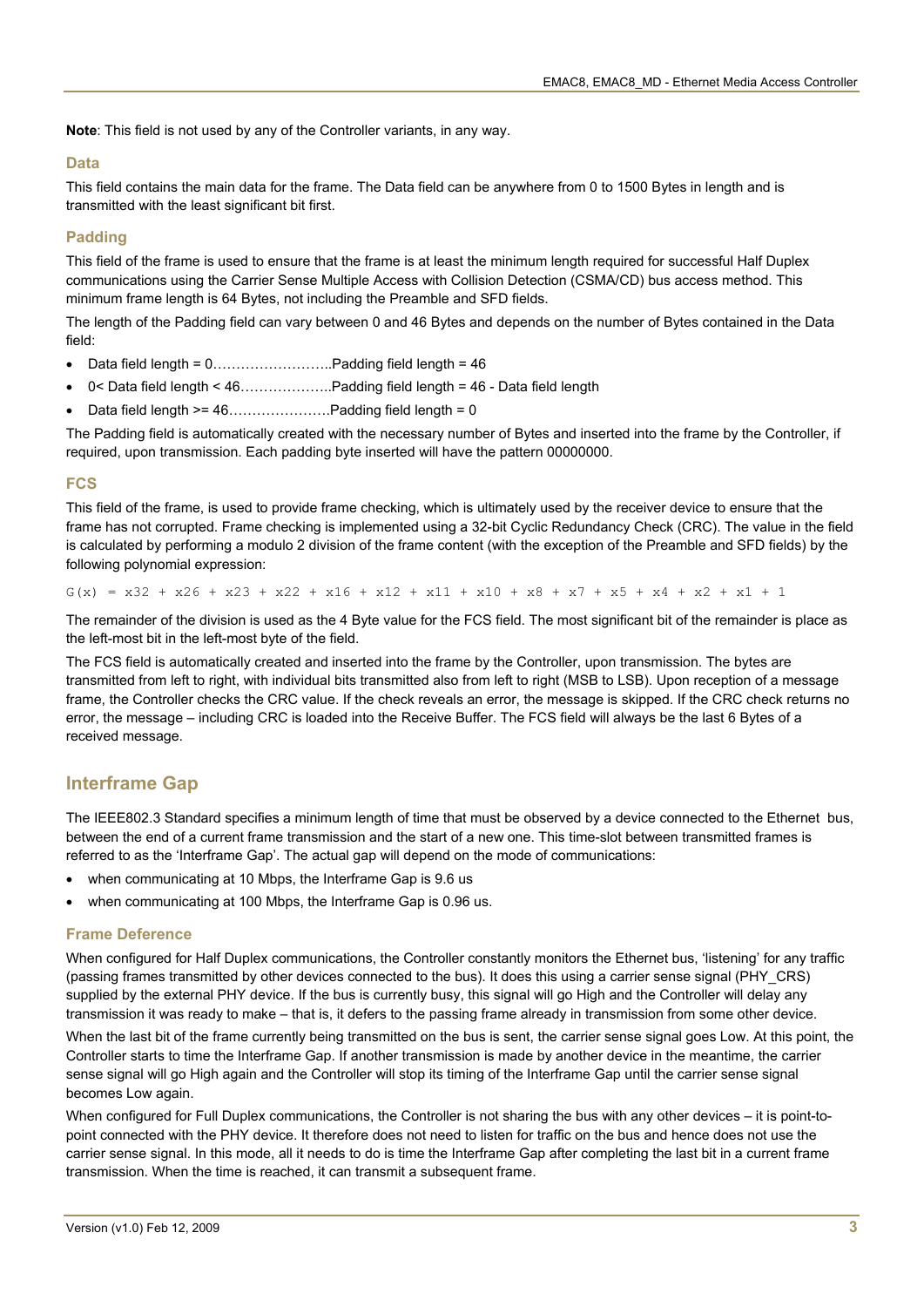### **Collisions**

When configured in Full Duplex mode, simultaneous transmission and reception of data frames can be carried out without fear of collision, as there are only two devices connected to each other. However, when configured for Half Duplex communication and many devices are connected to the Ethernet bus, there is potential for collision of data frames – i.e. when one device starts to transmit without having detected another transmission already in progress.

With all devices connected to the bus operating normally (no faulty devices), collisions will normally only occur inside what is referred to as the 'Collision Window'. This is the window of time between a device starting to transmit a message frame and the furthest connected device on the bus detecting this transmission.

The collision window equates to the round-trip propagation time of the bus and is 64 byte times for a 10/100 Mbps configuration (corresponding to the minimum frame length of 64 Bytes).

After this 'window' there is a very low chance of collision, as all other devices on the bus should have detected the transmission and defer to it.

If a collision does occur during the collision window, the PHY device will take the collision signal (PHY\_COL) High and the Controller will then continue to transmit the nibble pattern 1010 for a predefined period (3.2 us for 10 Mbps, 0.32 us for 100 Mbps) in order to ensure that the collision is propagated through the system and that the destination device(s) are aware that a collision has occurred and any received data should be discarded. This continued transmission period is known as 'Jamming'.

At the end of the jamming period, the Controller will attempt to restart transmission of that same message frame, if it detects that the bus is free.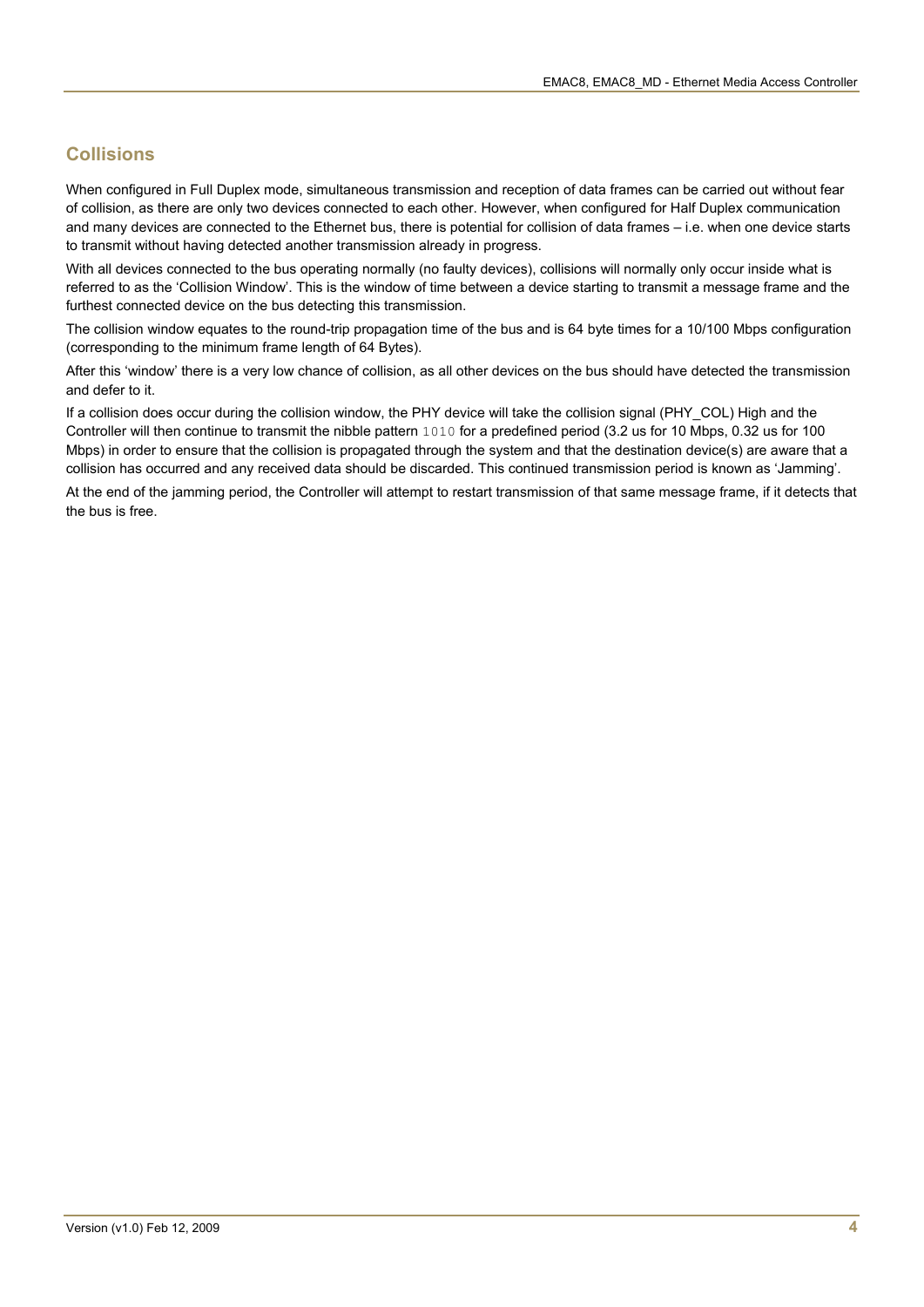# **Functional Description**

### **Symbol**



*Figure 2. EMAC Controller Symbol – 8-bit non-Wishbone variants (EMAC8, EMAC8\_MD)* 

#### **Pin Description**

*Table 1. EMAC8, EMAC8\_MD pin description* 

| <b>Name</b>  | <b>Type</b> | Polarity/<br><b>Bus size</b> | <b>Description</b>                                                                                                                                                                                            |  |  |
|--------------|-------------|------------------------------|---------------------------------------------------------------------------------------------------------------------------------------------------------------------------------------------------------------|--|--|
|              |             |                              | <b>Control Signals</b>                                                                                                                                                                                        |  |  |
| <b>CLK</b>   |             | Rise                         | External (system) clock                                                                                                                                                                                       |  |  |
| <b>RST</b>   |             | High                         | External (system) reset                                                                                                                                                                                       |  |  |
| $CLK_MD^1$   |             | Rise                         | External clock signal used for the PHY Register Interface. This signal must be<br>less than 1MHz in frequency.                                                                                                |  |  |
| FULL_DPX     |             | Level                        | Duplex select mode:<br>$0$ (i.e. connect to GND) = Half Duplex<br>1 (i.e. connect to VCC) = Full Duplex<br><b>Note: Using the Controller in Full Duplex mode results in less FPGA resources</b><br>being used |  |  |
|              |             |                              | <b>Host Microcontroller Interface Signals</b>                                                                                                                                                                 |  |  |
| <b>DATAI</b> |             | 8                            | Data received from host microcontroller                                                                                                                                                                       |  |  |
| <b>DATAO</b> | O           | 8                            | Data to be sent to host microcontroller                                                                                                                                                                       |  |  |
| <b>ADDR</b>  |             | 11                           | Address bus                                                                                                                                                                                                   |  |  |
| <b>WR</b>    |             | High                         | Write enable                                                                                                                                                                                                  |  |  |

<span id="page-4-0"></span><sup>1</sup> EMAC8\_MD only.

l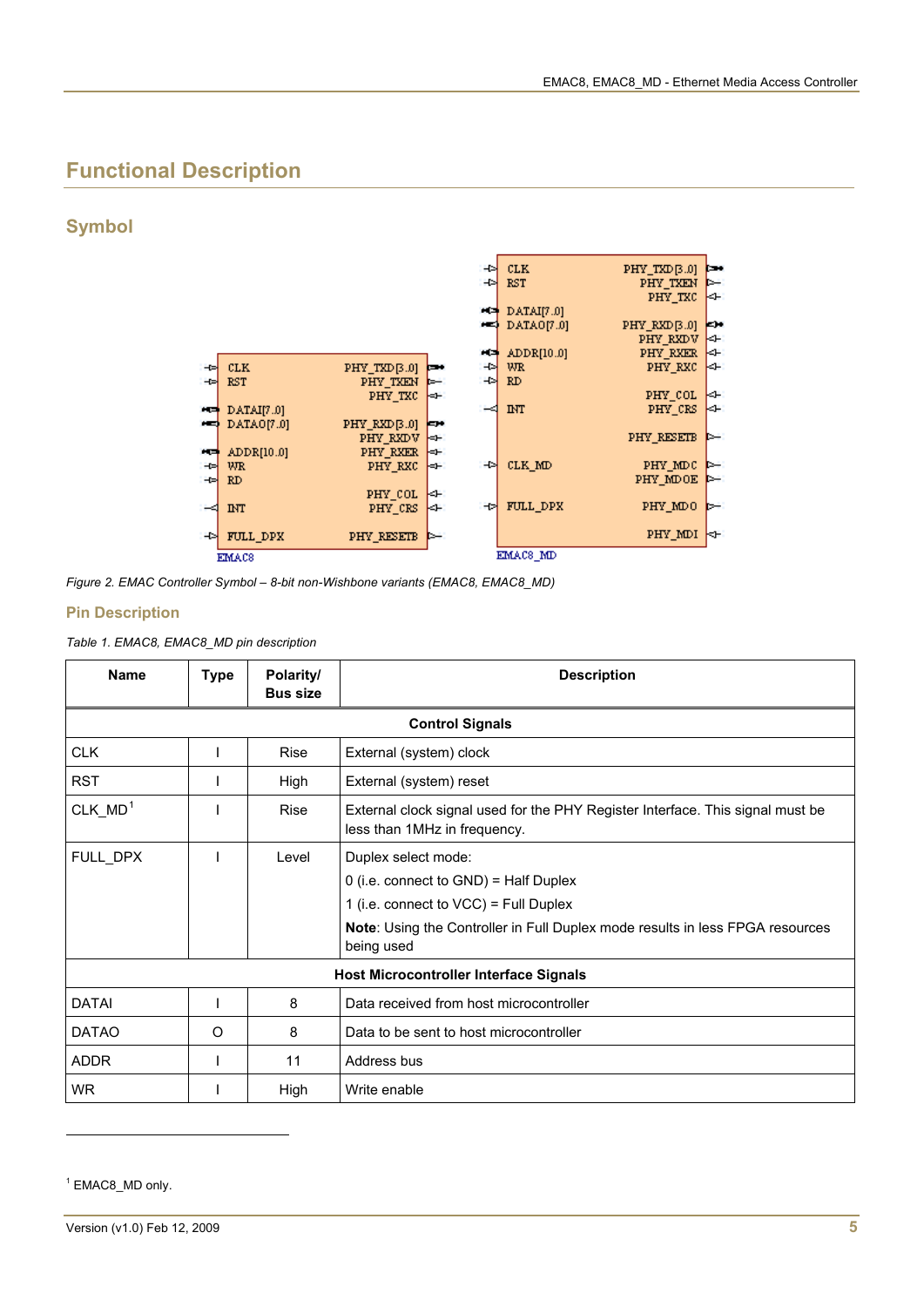| Name       | <b>Type</b>  | Polarity/<br><b>Bus size</b> | <b>Description</b>                                                                                                                                |  |  |
|------------|--------------|------------------------------|---------------------------------------------------------------------------------------------------------------------------------------------------|--|--|
| <b>RD</b>  | T            | High                         | Read enable                                                                                                                                       |  |  |
| <b>INT</b> | O            | High                         | Interrupt signal. When the corresponding interrupt bits are enabled in the IE<br>register, this signal is used to alert the processor that:       |  |  |
|            |              |                              | the Transmitter has completed transmission of a frame and is ready to<br>transmit the next frame (provided itx bit is set (IE.0))                 |  |  |
|            |              |                              | reception of a frame has completed and the Receive Buffer contains valid<br>data to be read (provided irx bit is set (IE.1))                      |  |  |
|            |              |                              | the MD interface is ready for the next action (provided imd bit is set (IE.2)).<br>This interrupt is only available in the EMAC8_MD               |  |  |
|            |              |                              | Media Independent Interface (MII) Signals                                                                                                         |  |  |
| PHY_TXD    | O            | 4                            | Data to be transmitted to the PHY                                                                                                                 |  |  |
| PHY_TXEN   | O            | High                         | Transmit data enable. This signal goes High when transmitting data to the PHY                                                                     |  |  |
| PHY_TXC    | $\mathbf{I}$ | <b>Rise</b>                  | Transmit clock. Used to clock the data that is transmitted to the PHY                                                                             |  |  |
| PHY_RXD    | T            | 4                            | Data received from the PHY                                                                                                                        |  |  |
| PHY_RXDV   | L            | High                         | Receive Data Valid signal. This signal goes High if data on the PHY_RXD bus is<br>valid                                                           |  |  |
| PHY_RXER   | ı            | High                         | Receive Error signal. This signal goes High if the PHY detects a receive error                                                                    |  |  |
| PHY_RXC    | T            | Rise                         | Receive clock. Used to clock the data received from the PHY into the Controller                                                                   |  |  |
| PHY_COL    | T            | High                         | Used to flag the detection of a collision                                                                                                         |  |  |
| PHY_CRS    | I            | High                         | Carrier Sense signal. This signal goes high if the carrier is detected at the<br>network side of the PHY                                          |  |  |
| PHY_RESETB | O            | Low                          | Resets the PHY. This signal is the logical NOT of the RST signal. Therefore<br>resetting the EMACx will cause a reset of the connected PHY device |  |  |
|            |              |                              | PHY Register Interface Signals (EMAC8_MD only)                                                                                                    |  |  |
| PHY_MDC    | O            | <b>Rise</b>                  | PHY register clock                                                                                                                                |  |  |
| PHY_MDOE   | O            | Low                          | Enable signal for the address/data transmitted from the PHY_MDO pin                                                                               |  |  |
| PHY_MDO    | O            | 1                            | Address/Data transmitted to PHY registers                                                                                                         |  |  |
| PHY MDI    | ı            | $\mathbf{1}$                 | Data received from PHY registers                                                                                                                  |  |  |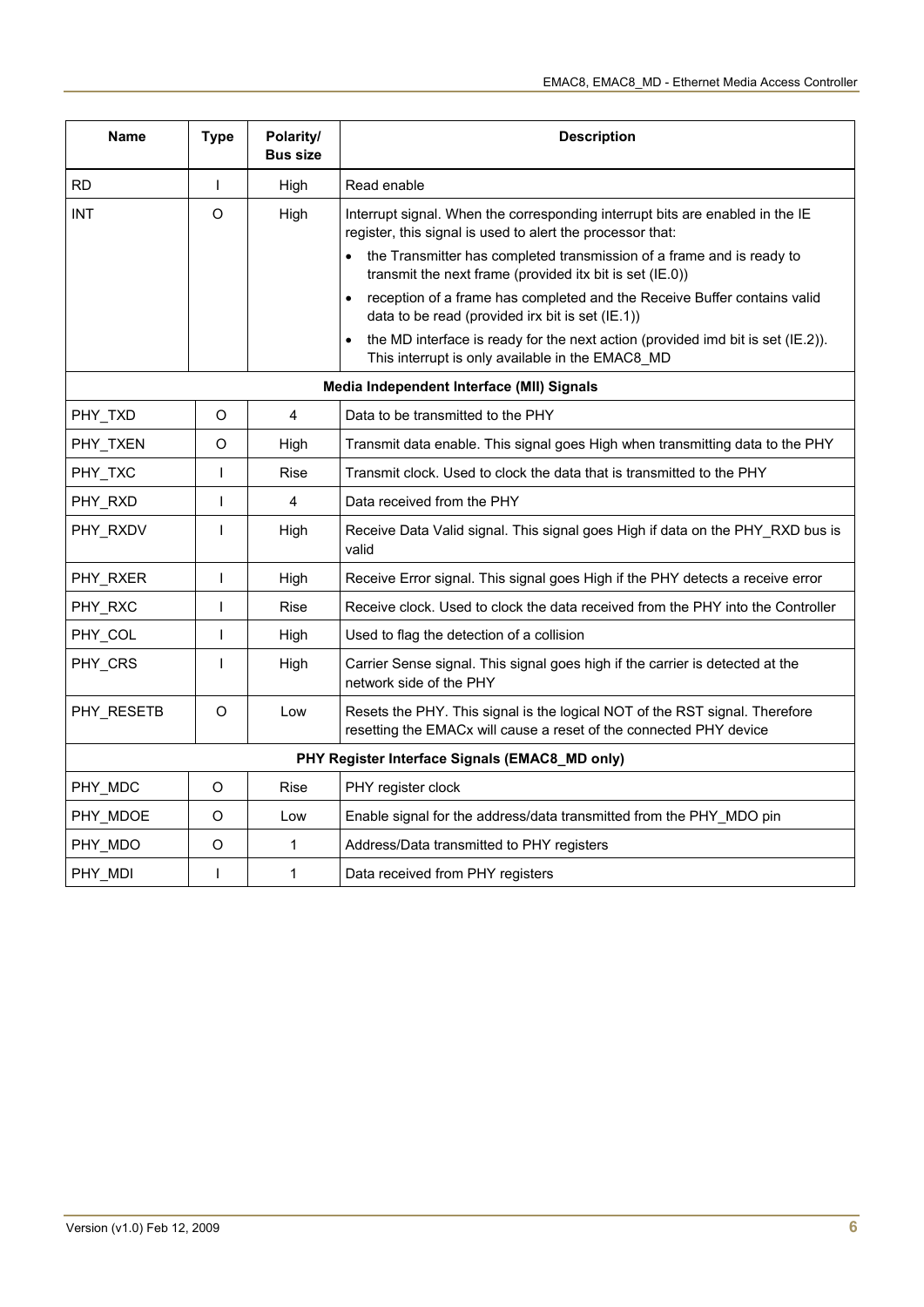## **Hardware Description**

### **Block Diagram**



#### <span id="page-6-0"></span>*Figure 3. EMAC8, EMAC8\_MD block diagram*

[Figure 3](#page-6-0) is drawn primarily to represent the EMAC8 device. The greyed-out areas of the diagram apply to the EMAC8\_MD device only.

The internal structure of the Controller consists of memory-mapped registers and two distinct dual port RAM blocks, used for the Transmit and Receive message buffers respectively.

#### **Internal Registers**

The following sections detail the internal registers for the EMAC8/EMAC8\_MD Controllers.

#### **MAC Address Register (MAC\_ADDR)**

**Address**: 5FAh to 5FFh

#### **Access**: Write-only

#### **Value after Reset**: 000000000000h

This 48-bit register is addressed as six 8-bit locations in memory space. It is used to store the receiver MAC address, which is used by the Receiver to determine if a message on the bus is addressed to it or not (contained within the Destination Address field of the message frame).

This address is not used for transmission. Instead, a separate (and quite possibly different) MAC address must be entered into the Source Address field of a frame to be transmitted.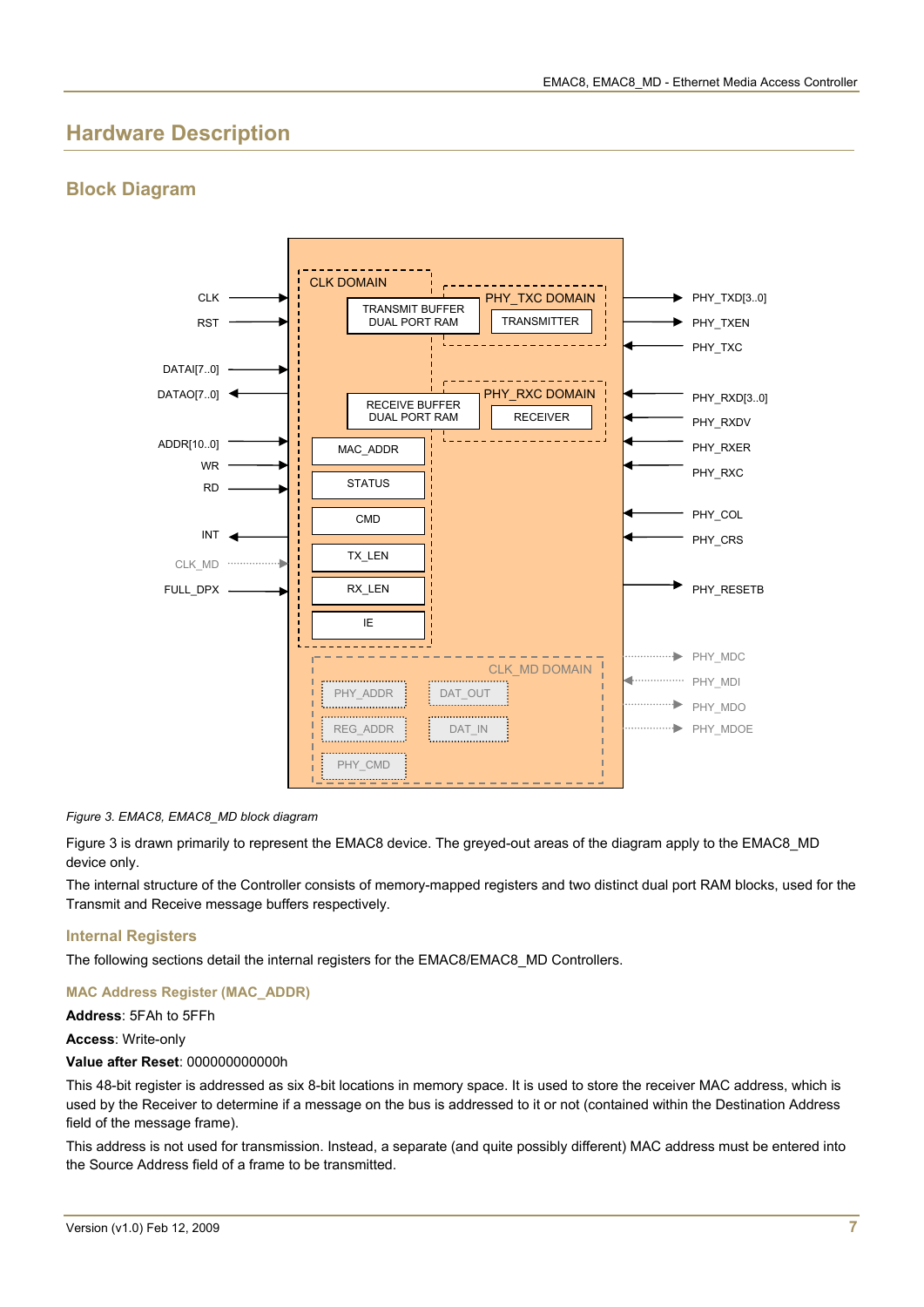When writing to the MAC\_ADDR register, the most significant byte of the MAC address should be loaded into the least significant byte of the register (at address 5FAh). The least significant byte of the MAC address will therefore be stored in the most significant byte of the register (at address 5FFh).

#### **Status Register (STATUS)**

#### **Address**: 5F9h

**Access**: Read-only

**Value after Reset**: 01h for the EMAC8 and 05h for the EMAC8\_MD

This 8-bit register is used to determine the current state of the Controller.

*Table 2. The STATUS register* 

| MSB                      |  |                          |     |     | CD.<br>LOD |
|--------------------------|--|--------------------------|-----|-----|------------|
| $\overline{\phantom{0}}$ |  | $\overline{\phantom{0}}$ | mdr | rxv | txr        |

**Note**: Bit 2 of the STATUS register (mdr) is only used for the EMAC8\_MD.

*Table 3. STATUS register bit functions* 

| <b>Bit</b> | Symbol | <b>Function</b>                                                                                                                             |  |  |  |
|------------|--------|---------------------------------------------------------------------------------------------------------------------------------------------|--|--|--|
| STATUS.7   |        | Not used. Returns 0 when read                                                                                                               |  |  |  |
| STATUS.6   |        | Not used. Returns 0 when read                                                                                                               |  |  |  |
| STATUS.5   |        | Not used. Returns 0 when read                                                                                                               |  |  |  |
| STATUS.4   |        | Not used. Returns 0 when read                                                                                                               |  |  |  |
| STATUS.3   |        | Not used. Returns 0 when read                                                                                                               |  |  |  |
| STATUS.2   | mdr    | MD Ready flag. Reflects the state of communications with the internal registers of<br>the connected PHY device.                             |  |  |  |
|            |        | $0 =$ an action is currently being carried out and the interface is not ready for use                                                       |  |  |  |
|            |        | $1 =$ the interface is ready for another action to be issued                                                                                |  |  |  |
| STATUS.1   | rxv    | Receive Valid flag. Reflects the current state of the Receiver.                                                                             |  |  |  |
|            |        | 0 = A message frame has not yet completed reception into the Receive Buffer                                                                 |  |  |  |
|            |        | 1 = Reception of a message frame has completed and the Receive Buffer is<br>loaded will valid data to be read                               |  |  |  |
| STATUS.0   | txr    | Transmit Ready flag. Reflects the current state of the Transmitter.                                                                         |  |  |  |
|            |        | $0 =$ The Transmitter is still sending the current message frame                                                                            |  |  |  |
|            |        | 1 = The Transmitter has completed transmission of the previously loaded<br>message frame and is waiting, ready to transmit a the next frame |  |  |  |

**Note**: For the EMAC8, bit 2 of the STATUS register (mdr) is not used and will return zero when read.

#### **Command Register (CMD)**

**Address**: 5F8h

**Access**: Read and Write

#### **Value after Reset**: 00h

This 8-bit register is used to control the start of transmission and reception for the Controller.

#### *Table 4. The CMD register*

| <b>MSB</b> |                          |   |                          |                          |                          |            | $\mathsf{LSB}$ |
|------------|--------------------------|---|--------------------------|--------------------------|--------------------------|------------|----------------|
| -          | $\overline{\phantom{0}}$ | - | $\overline{\phantom{0}}$ | $\overline{\phantom{a}}$ | $\overline{\phantom{0}}$ | <b>Srx</b> | stx            |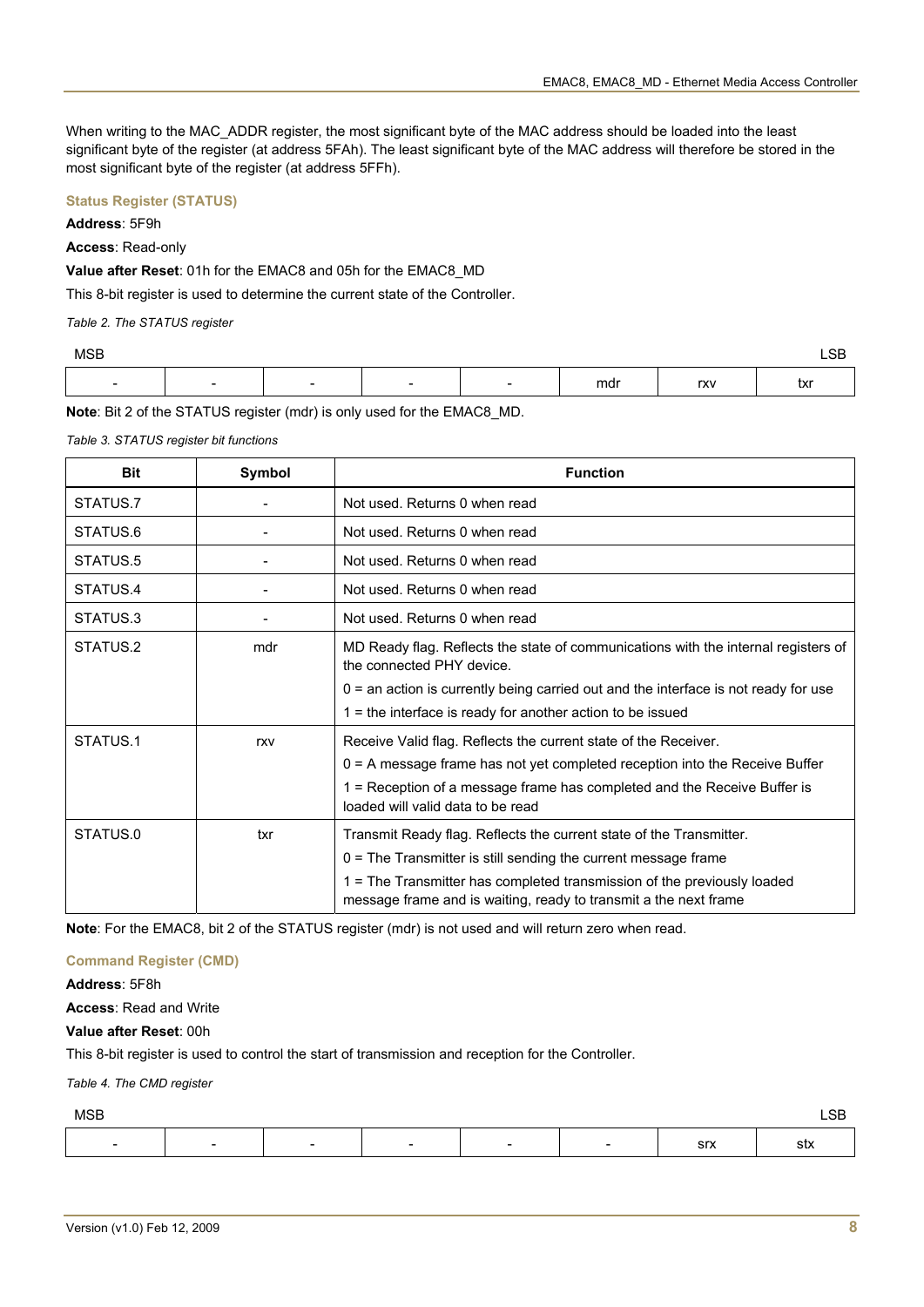| <b>Bit</b> | Symbol     | <b>Function</b>                                                              |
|------------|------------|------------------------------------------------------------------------------|
| CMD.7      |            | Not used. Returns 0 when read                                                |
| CMD.6      | -          | Not used. Returns 0 when read                                                |
| CMD.5      |            | Not used. Returns 0 when read                                                |
| CMD.4      |            | Not used. Returns 0 when read                                                |
| CMD.3      |            | Not used. Returns 0 when read                                                |
| CMD.2      |            | Not used. Returns 0 when read                                                |
| CMD.1      | <b>Srx</b> | Start Receive bit. Set High to start reception of the next message frame     |
| CMD.0      | stx        | Start Transmit bit. Set High to start transmission of the next message frame |

#### *Table 5. CMD register bit functions*

#### **Transmit Message Length Register (TX\_LEN)**

**Address**: 5F6h to 5F7h

**Access**: Write-only

#### **Value after Reset**: 0000h

This 16-bit register is addressed as two 8-bit locations in memory space. It is used to store the length (in Bytes) of the message frame to be transmitted. This value is used by the Transmitter to determine the number of bytes of data to be read from the Transmitter Buffer, when creating the message frame. The value written to this register is the total of the following individual field lengths:

- Destination Address field constant value of 6 Bytes
- Source Address field constant value of 6 Bytes
- Length/Type field constant value of 2 Bytes
- Data field variable value in the range 0 to 1500 Bytes.

The Preamble, SFD, Padding and FCS field lengths are not considered as part of this value for the Transmit length.

The maximum value for the Transmit length is 1514 Bytes, which equates to only 11 bits of the TX\_LEN register being used. Bits 7..0 of the length value is written to memory location 5F7h, while bits 10..8 are written to the three least significant bits of memory address 5F6h.

**Note**: The TX\_LEN register is mapped to the same address as the RX\_LEN register. Provided you are performing a write (WR input High), you will access the TX\_LEN register.

#### **Receive Message Length Register (RX\_LEN)**

**Address**: 5F6h to 5F7h

**Access**: Read-only

#### **Value after Reset**: 0000h

This 16-bit register is addressed as two 8-bit locations in memory space. It is used to store the length (in Bytes) of the received message frame. This value is used by the processor to determine the number of bytes of data to be read from the Receive Buffer. The value read from this register is the total of the following individual field lengths:

- Destination Address field constant value of 6 Bytes
- Source Address field constant value of 6 Bytes
- Length/Type field constant value of 2 Bytes
- Data field variable value in the range 0 to 1500 Bytes
- Padding field variable value in the range 0 to 46 Bytes

The Preamble and SFD fields are automatically stripped from the frame upon reception and the FCS field length is not considered as part of this value for the Receive length.

The maximum value for the Receive length is 1514 Bytes, which equates to only 11 bits of the RX\_LEN register being used. Bits 7..0 of the length value are written to memory location 5F7h, while bits 10..8 are written to the three least significant bits of memory address 5F6h. The upper five bits of the RX\_LEN register (bits 7..3 of address 5F6h) are filled with zeros.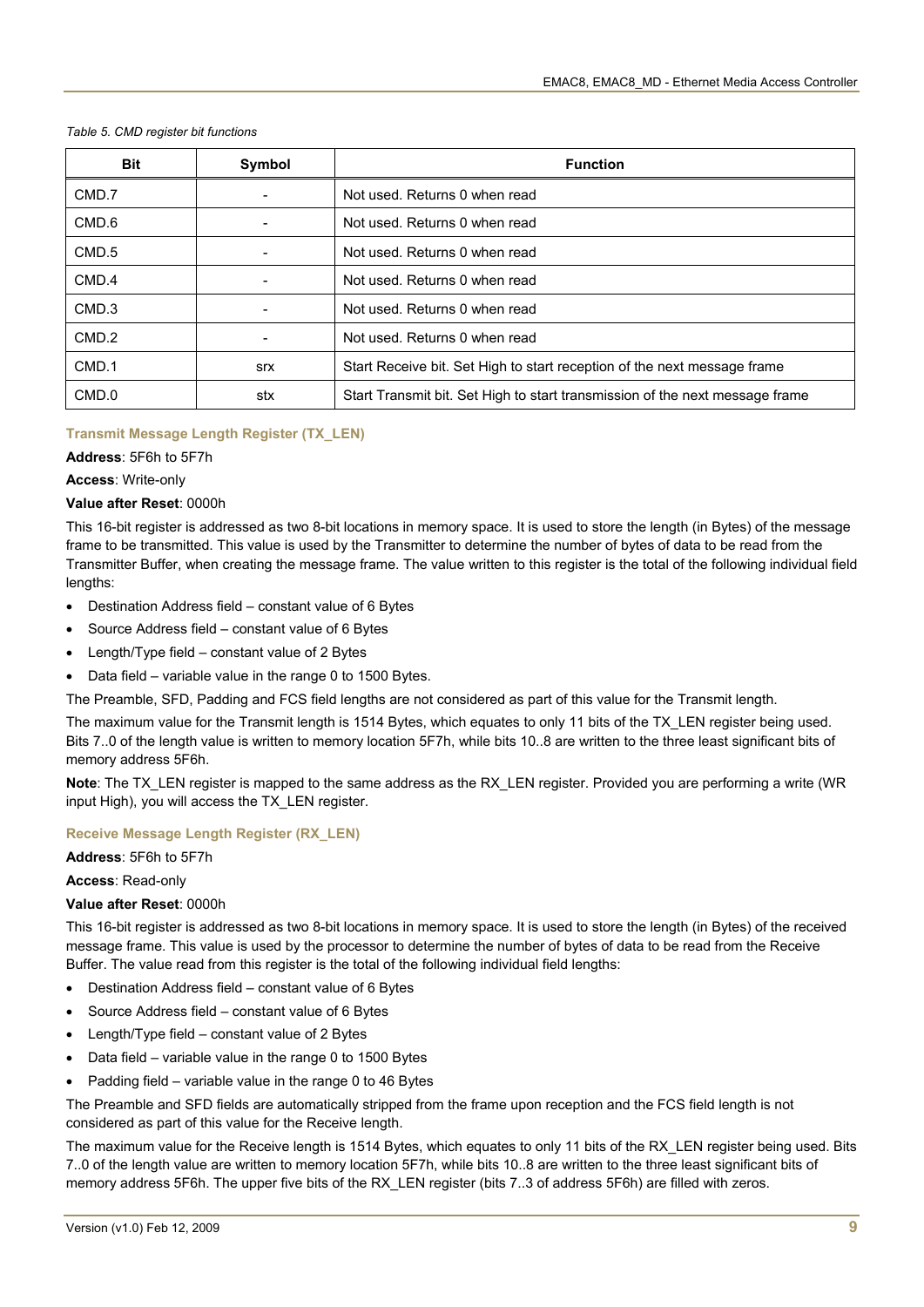**Note**: The RX\_LEN register is mapped to the same address as the TX\_LEN register. Provided you are performing a read (RD input High), you will access the RX\_LEN register.

#### **Interrupt Enable Register (IE)**

#### **Address**: 5F5h

**Access**: Read and Write

#### **Value after Reset**: 00h

This 8-bit register is used to individually enable interrupt generation from the Transmitter, Receiver and, in the case of the EMAC8\_MD, the MD interface of the Controller.

*Table 6. The IE register* 

| MSB                      |   |                          |                          |     |                   | חר<br>∟ט<br>___ |
|--------------------------|---|--------------------------|--------------------------|-----|-------------------|-----------------|
| $\overline{\phantom{0}}$ | - | $\overline{\phantom{a}}$ | $\overline{\phantom{a}}$ | ımd | - ---<br>$\cdots$ | $\cdot$<br>Itx  |

**Note**: Bit 2 of the IE register (imd) is only used for the EMAC8\_MD.

*Table 7. IE register bit functions* 

| <b>Bit</b> | Symbol | <b>Function</b>                                                                                                                                                                                                                |  |  |  |
|------------|--------|--------------------------------------------------------------------------------------------------------------------------------------------------------------------------------------------------------------------------------|--|--|--|
| IE.7       |        | Not used. Returns 0 when read                                                                                                                                                                                                  |  |  |  |
| IE.6       |        | Not used. Returns 0 when read                                                                                                                                                                                                  |  |  |  |
| IE.5       |        | Not used. Returns 0 when read                                                                                                                                                                                                  |  |  |  |
| IE.4       |        | Not used. Returns 0 when read                                                                                                                                                                                                  |  |  |  |
| IE.3       |        | Not used. Returns 0 when read                                                                                                                                                                                                  |  |  |  |
| IE.2       | imd    | MD Interrupt Enable. Set this bit High to enable generation of an interrupt when<br>the MD interface becomes ready                                                                                                             |  |  |  |
| IE.1       | irx    | Receive Interrupt Enable. Set this bit High to enable generation of an interrupt<br>when reception of a message frame has completed and the Receive Buffer is full<br>of valid data, ready to be read                          |  |  |  |
| IE.0       | itx    | Transmit Interrupt Enable. Set this bit High to enable generation of an interrupt<br>when the Transmitter has completed transmission of the previously loaded<br>message frame and is waiting ready to transmit the next frame |  |  |  |

**Note**: For the EMAC8, bit 2 of the IE register (imd) is not used and will return zero when read.

#### **PHY Address Register (PHY\_ADDR) – EMAC8\_MD only**

**Address**: 5F0h

**Access**: Read and Write

**Value after Reset**: 01h

This 8-bit register is used to load the address of the PHY Controller device connected to the EMACx Controller. The PHY address is five bits in length. The high-order three bits of this register are therefore unused and will return '0' when read.

#### **PHY Internal Register Address Register (REG\_ADDR) – EMAC8\_MD only**

#### **Address**: 5F1h

**Access**: Read and Write

#### **Value after Reset**: 00h

This 8-bit register is used to load the unique address of an internal register of the connected PHY device that you wish to write to/read from. The internal register address is five bits in length. The high-order three bits of this register are therefore unused and will return '0' when read.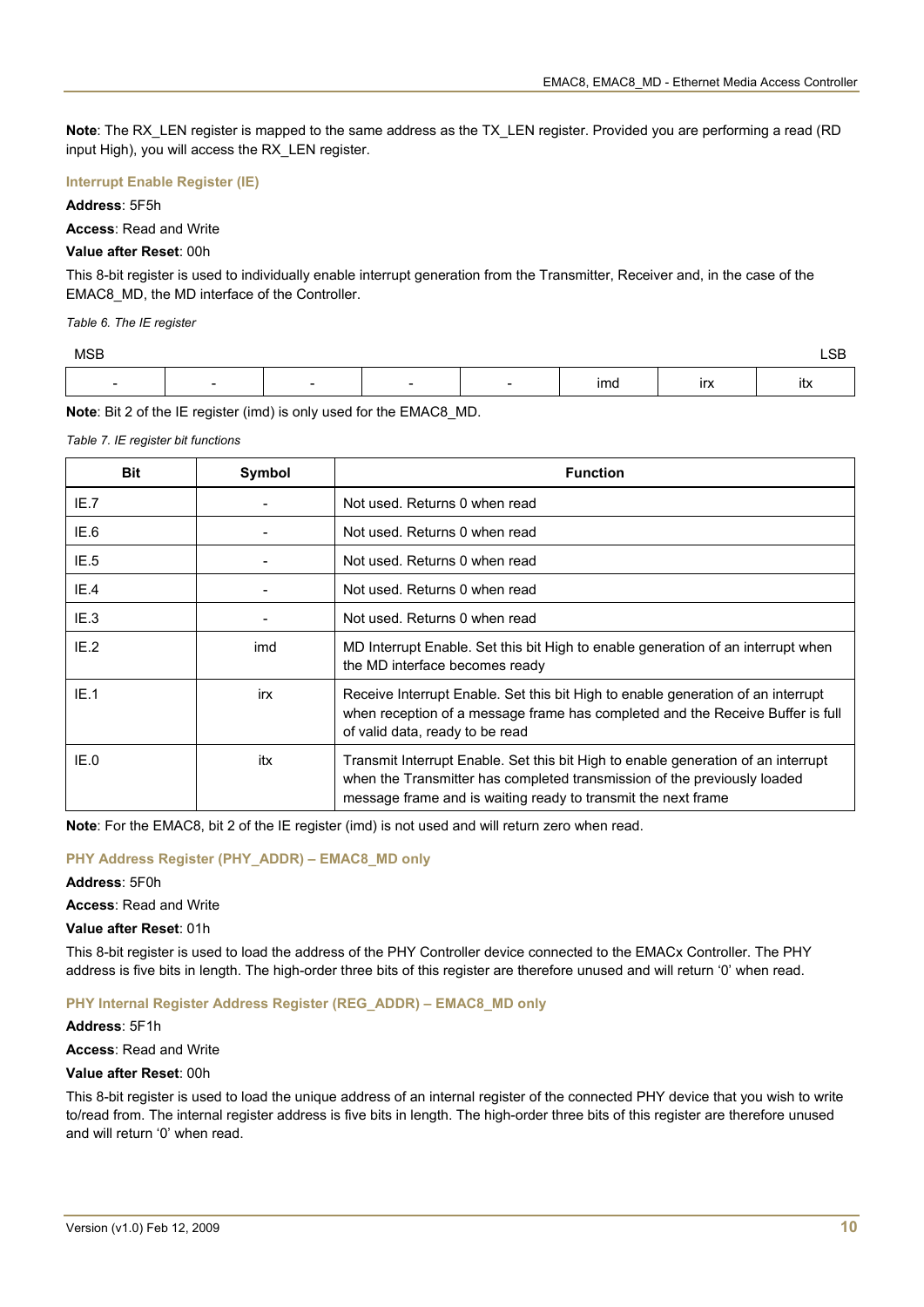### **PHY Command Register (PHY\_CMD) – EMAC8\_MD only**

#### **Address**: 5F4h

#### **Access**: Read and Write

#### **Value after Reset**: 00h

This 8-bit register is used to control the writing to/reading from internal registers of the connected PHY Controller device. **Note**: This register can only be written to if no other action is pending.

*Table 8. The PHY\_CMD register* 

| <b>MSB</b>               |   |                          |                          |                          |                          |     | $\sim$<br>∟ບ⊔<br>--- |
|--------------------------|---|--------------------------|--------------------------|--------------------------|--------------------------|-----|----------------------|
| $\overline{\phantom{0}}$ | - | $\overline{\phantom{0}}$ | $\overline{\phantom{a}}$ | $\overline{\phantom{a}}$ | $\overline{\phantom{a}}$ | rrd | rwr                  |

*Table 9. PHY\_CMD register bit functions* 

| <b>Bit</b> | Symbol | <b>Function</b>                                                              |
|------------|--------|------------------------------------------------------------------------------|
| PHY_CMD.7  |        | Not used. Returns 0 when read                                                |
| PHY_CMD.6  |        | Not used. Returns 0 when read                                                |
| PHY_CMD.5  |        | Not used. Returns 0 when read                                                |
| PHY CMD.4  |        | Not used. Returns 0 when read                                                |
| PHY_CMD.3  |        | Not used. Returns 0 when read                                                |
| PHY_CMD.2  |        | Not used. Returns 0 when read                                                |
| PHY CMD.1  | rrd    | Register Read bit. Set High to read from the addressed internal PHY register |
| PHY CMD.0  | rwr    | Register Write bit. Set High to write to the addressed internal PHY register |

#### **PHY Data Output Register (DAT\_OUT) – EMAC8\_MD only**

#### **Address**: 5F2h to 5F3h

#### **Access**: Write-only

#### **Value after Reset**: 0000h

This 16-bit register is addressed as two 8-bit locations in memory space. It is used to store the data to be written to the accessed internal register of the connected PHY Controller device.

**Note**: The DAT\_OUT register is mapped to the same address as the DAT\_IN register. Provided you are performing a write (WR input High), you will access the DAT\_OUT register.

#### **PHY Data Input Register (DAT\_IN) – EMAC8\_MD only**

**Address**: 5F2h to 5F3h

**Access**: Read-only

#### **Value after Reset**: 0000h

This 16-bit register is addressed as two 8-bit locations in memory space. It is used to store the data received from the accessed internal register of the connected PHY Controller device.

**Note**: The DAT\_IN register is mapped to the same address as the DAT\_OUT register. Provided you are performing a read (RD input High), you will access the DAT\_IN register.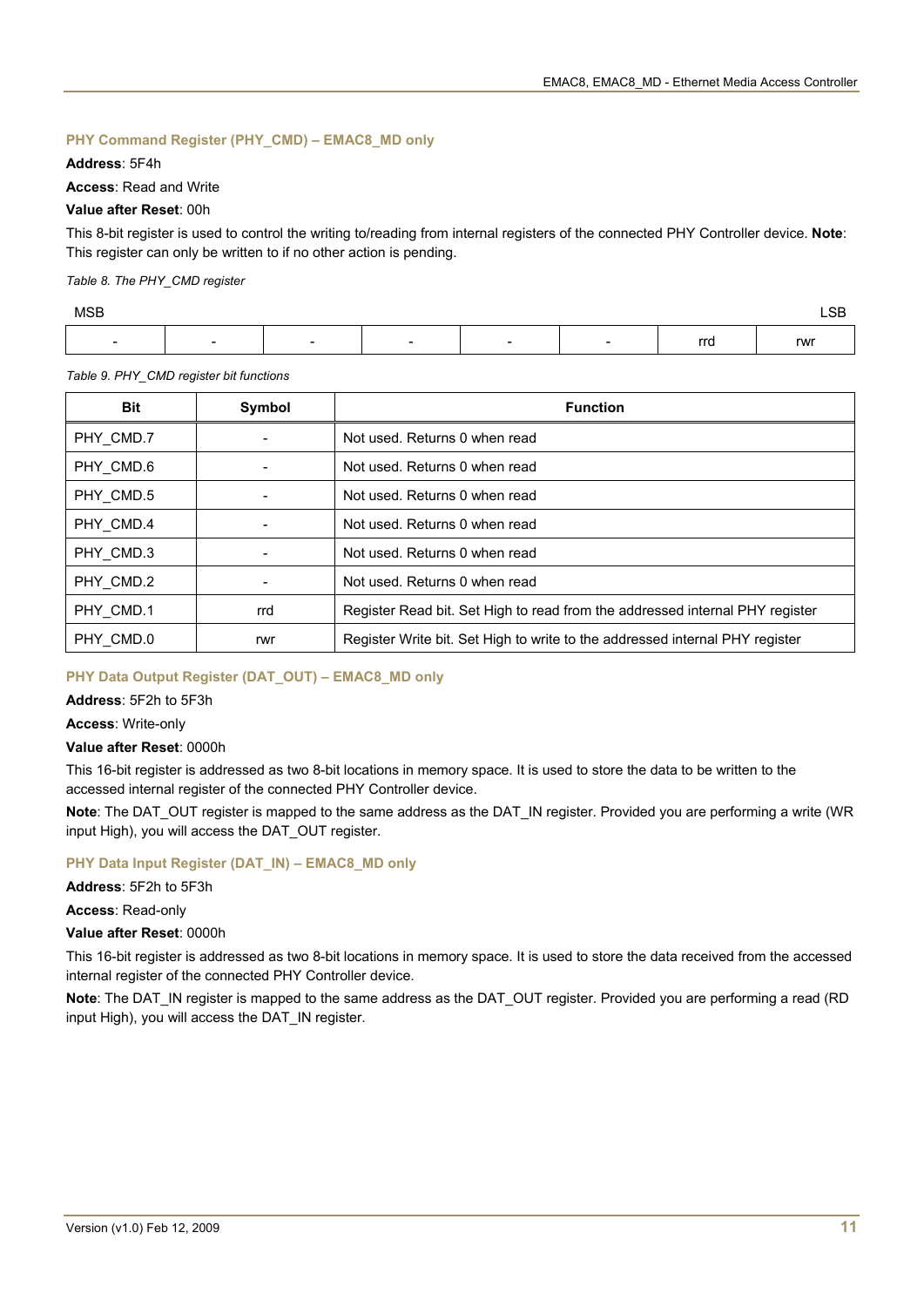#### **Internal Memory Buffers**

The following sections detail the memory buffers used for the Transmit and Receive sections of the EMACx Controller.

#### **Transmit Buffer**

**Address**: 000h to 5EDh

**Access**: Write-only

**Value after Reset**: Unknown

The message data to be transmitted is written to and stored in, FPGA Dual Port Block RAM. The size of the RAM will depend on the physical FPGA device used.

The message to be sent is written using one port of the RAM block, configured for byte-wide addressing. The message must consist of the following components, written to the specified (and contiguous) memory locations within the buffer:

- 000h to 005h 6-Byte Destination Address
- 006h to 00Bh 6-Byte Source Address
- 00Ch to 00Dh 2-Byte Length/Type field
- 00Eh to 5EDh the main message Data (from 0-1500 Bytes)

The message written to the Transmit Buffer does not include the Preamble, SFD, Padding or CRC fields, as these will be automatically generated by the Controller.

When transmitting, the stored message data is read from the second port of the RAM block, which is configured for nibble-wide addressing (since transmission to the connected PHY device is in nibbles).

#### **Receive Buffer**

**Address**: 000h to 5EDh

#### **Access**: Read-only

**Value after Reset**: Unknown

Received message data is written to and stored in, additional FPGA Dual Port Block RAM. Again, the size of RAM will depend on the particular FPGA device to which the design is targeted.

The received message from the connected PHY device is written using one port of the RAM block, configured for nibble-wide addressing (since data is received from the PHY in nibbles).

When the processor reads the message, the stored message data is read using the second port of the RAM block, which is configured for byte-wide addressing. The message consists of the following components, read from the specified (and contiguous) memory locations within the buffer:

- 000h to 005h 6-Byte Destination Address
- 006h to 00Bh 6-Byte Source Address
- 00Ch to 00Dh 2-Byte Length/Type field
- 00Eh to 5EDh the main message Data (from 0-1500 Bytes)

The received message will also contain Padding bytes (if applicable) and the CRC.

#### **Writing to the Internal Registers and Transmit Buffer**

To write to an internal register or the Transmit Buffer, put the desired value on the DATAI bus and the 11-bit address for the register/buffer on the ADDR input bus. Assert the WR signal for a minimum of one period of the external system clock signal (CLK). The value for the register/buffer at that address will be updated.

#### **Reading from the Internal Registers and Receive Buffer**

To read from an internal register or the Receive Buffer, put the 11-bit address for the register/buffer on the ADDR input bus and assert the RD signal for a minimum of one period of the external system clock (CLK). The content of the register/buffer at that address will appear on the Controller's DATAO bus.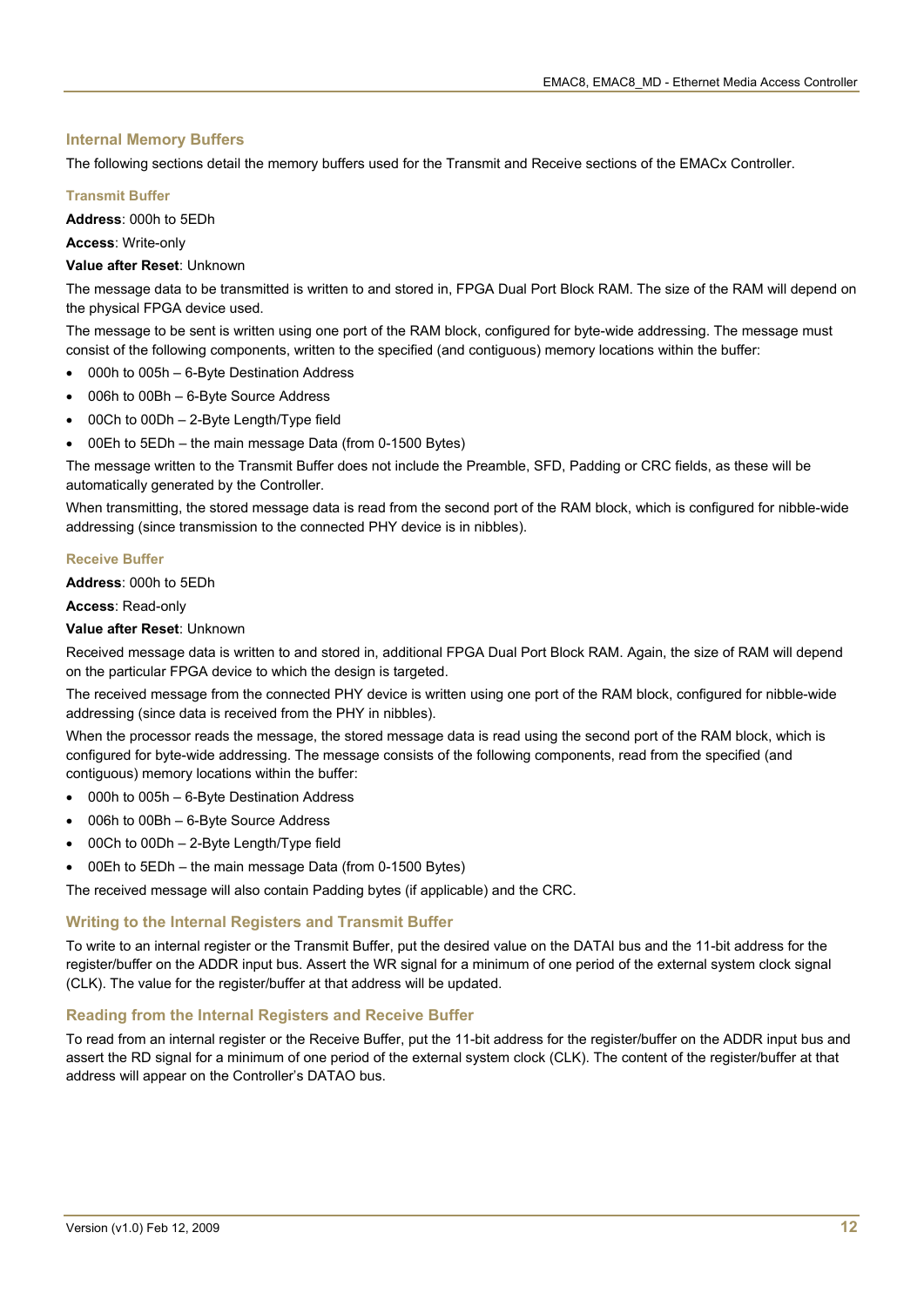### **Operation**

The following sections summarize the steps involved in sending and receiving messages using the EMAC8 and EMAC8\_MD variants. For the EMAC8\_MD, a section is also included which summarizes the steps required to write to, or read from, the internal PHY device registers.

### **Initializing the Controller**

You will need to re-initialize the Controller, ready for reception of messages, after each external reset. To initialize the Controller:

- write the 6-Byte MAC Address for the Controller to the MAC ADDR register. Remember that the most significant byte of the address must be loaded into the least significant byte of the register.
- start the receiver by setting the srx bit of the CMD register (CMD.1).

#### **Transmitting a Message**

To send a message to the connected PHY device:

- check the txr bit of the STATUS register (STATUS.0). If the Controller is ready to transmit the next message frame, this bit will be High. It is very important to check that the Transmitter has finished sending any previous message frame and is in the ready state, as writing a new message to the Transmit Buffer before the previous message has completed transmission will result in corruption of the previous message
- write to the Transmit Buffer with the message that you wish to transmit. Remember that this should include Destination Address, Source Address, Length/Type and Data fields, with all corresponding bytes loaded contiguously into memory
- write the length of the message to the TX\_LEN register. This is the length, in Bytes, of the message you have just written into the Transmit Buffer
- start the Transmitter by setting the stx bit of the CMD register (CMD.0)

The Controller will construct the frame for the message, in accordance with the Ethernet protocol. If configured in Half-Duplex Mode, the Controller will listen to see whether it can transmit – by monitoring its PHY\_CRS input. Provided this input is Low, there is no current activity on the Ethernet bus and transmission can go ahead. Transmission is carried out, one nibble at a time, from the PHY\_TXD output on each rising edge of the transmit clock provided by the PHY device (arriving at the PHY\_TXC input).

When the Controller has completed the transmission, the PHY\_TXEN signal will go Low and the txr bit in the STATUS register will go High, signifying that the Transmitter is ready to send the next message frame. If you have enabled the itx bit in the Interrupt Enable register (IE.0), an internal interrupt flag for the transmitter will go High, generating an active interrupt output at the INT pin of the device (INT\_O for Wishbone-compliant versions). The interrupt will be cleared when the STATUS register is read or the device is reset.

#### **Receiving a Message**

To receive a message that has been transmitted from the connected PHY device to the EMACx Controller:

- check the rxv bit of the STATUS register (STATUS.1). If the Controller has completed reception of a valid message frame, that message will be loaded into the Receive Buffer and this bit will be High
- read the value for the length of the received message from the RX\_LEN register. This is the length, in Bytes, for the message currently loaded into the Receive Buffer and includes the Destination Address, Source Address, Length/Type, Data and Padding fields (where applicable)
- read the message from the Receive Buffer. This will comprise of RX\_LEN Bytes of contiguous message data
- start the receiver by setting the srx bit of the CMD register (CMD.1). It is important to 'release' the Receive Buffer after the processor has read the message, otherwise no further messages will be received.

When the Receiver has completed reception of a message frame, the PHY\_RXDV signal will go Low and the rxv bit in the STATUS register will go High, signifying that the Receiver is ready to receive the next message frame. If you have enabled the irx bit in the Interrupt Enable register (IE.1), an internal interrupt flag for the receiver will go High, generating an active interrupt output at the INT pin of the device (INT O for Wishbone-compliant versions). The interrupt will be cleared when the STATUS register is read or the device is reset.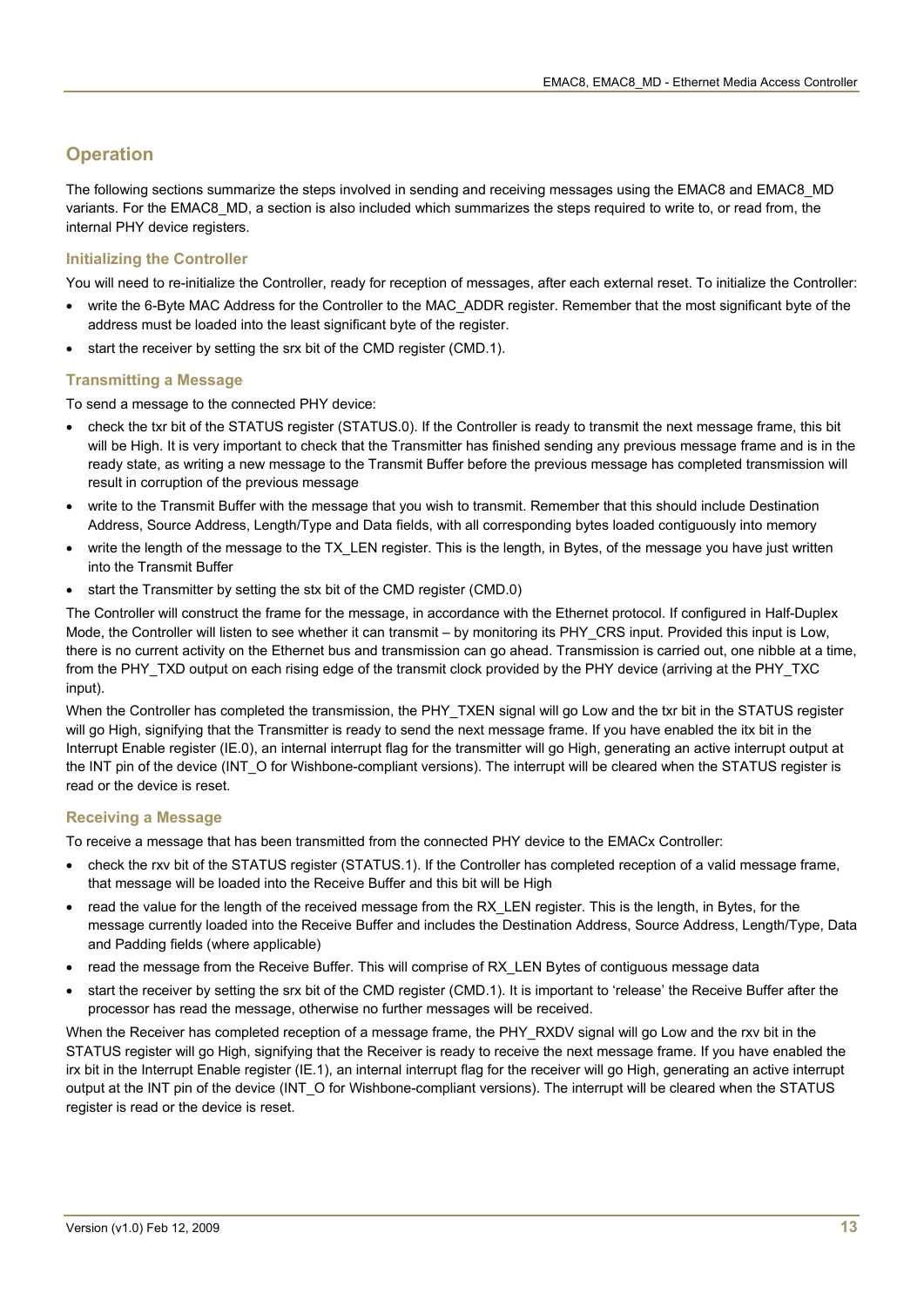#### **Communicating with Internal PHY Registers**

The following two sections detail how to write to and read from, an internal register in the connected PHY device respectively, when using the EMAC8 MD device.

**Note**: Only one action – Read or Write – can be started at a time. If you give the command to both write to and read from an internal PHY register, the read command will be accepted and proceed, while the write command will be ignored.

#### **Writing to a PHY Register**

To write to an internal register of the PHY device:

- check the mdr bit of the STATUS register (STATUS.2). If the MD interface is ready for another action, this bit will be High. This check is an important one, as writing to either of the address registers (PHY\_ADDR, REG\_ADDR) or the data register (DAT\_OUT) while a command is pending can give unexpected results
- write the address of the PHY Controller device to the PHY\_ADDR register
- write the address of the internal PHY register that you wish to write to, to the REG\_ADDR register
- write the data that you wish to send to the addressed internal PHY register, into the DAT\_OUT register
- start the Write command by setting the rwr bit of the PHY\_CMD register (PHY\_CMD.0).

At the end of the transmission, the mdr bit in the STATUS register will go High, signifying that the MD interface is ready for the next operation. If you have enabled the imd bit in the Interrupt Enable register (IE.2), an internal interrupt flag for the MD interface will go High, generating an active interrupt output at the INT pin of the device (INT\_O for Wishbone-compliant versions). The interrupt will be cleared when the STATUS register is read or the device is reset.

#### **Reading from a PHY Register**

To read from an internal register of the PHY device:

- check the mdr bit of the STATUS register (STATUS.2). If the MD interface is ready for another action, this bit will be High. This check is an important one, as writing to either of the address registers (PHY\_ADDR, REG\_ADDR) while a command is pending can give unexpected results
- write the address of the PHY Controller device to the PHY\_ADDR register
- write the address of the internal PHY register that you wish to read from, to the REG\_ADDR register
- start the Read command by setting the rrd bit of the PHY\_CMD register (PHY\_CMD.1)
- read the data received from the addressed internal PHY register, from the DAT\_IN register.

At the end of the reception, the mdr bit in the STATUS register will go High, signifying that the MD interface is ready for the next operation. If you have enabled the imd bit in the Interrupt Enable register (IE.2), an internal interrupt flag for the MD interface will go High, generating an active interrupt output at the INT pin of the device (INT\_O for Wishbone-compliant versions). The interrupt will be cleared when the STATUS register is read or the device is reset.